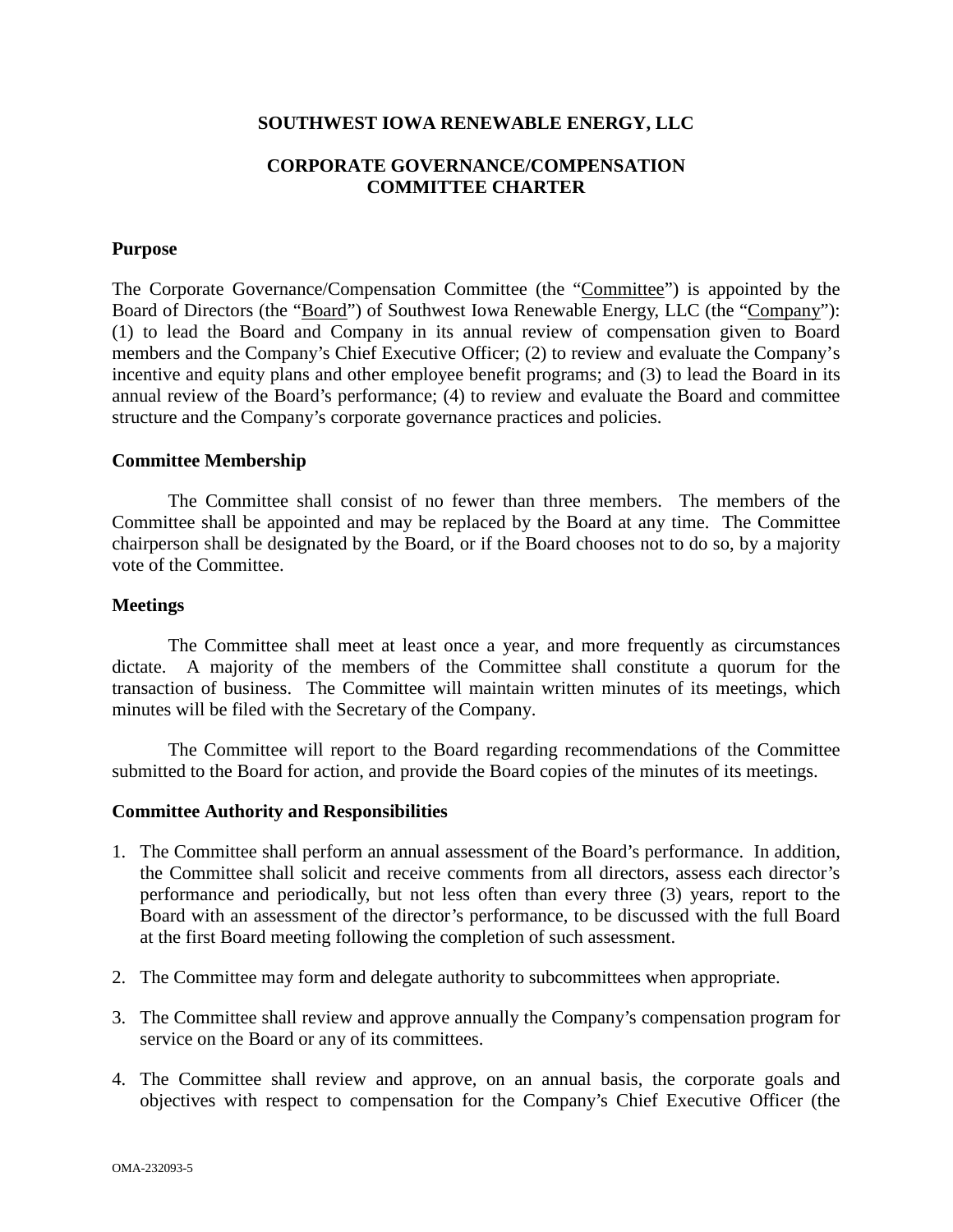"CEO"). The Committee shall evaluate and report to the independent directors of the Board, at least once a year, on the CEO's performance in light of these established goals and objectives. Based on these evaluations, the Committee shall, after consultation with the independent directors of the Board, set the CEO's annual compensation, including salary, bonus and equity compensation. The CEO shall not be present during the Committee's deliberations regarding, or voting on, his/her compensation. In setting the CEO's compensation, the Committee shall also consider, among other factors, market compensation for similar positions and awards made to the CEO in prior fiscal years.

- 5. The Committee shall annually review the Company's compensation programs and overall pay decisions for executive officers (within the meaning of Section 16 of the 1934 Act, as amended ("Section 16 Officer")) other than the CEO and other members of Company senior management.
- 6. The Committee shall annually oversee the assessment of risks arising from or related to the Company's compensation programs, practices and policies for executives and employees generally.
- 7. The Committee may approve adoption of such equity and incentive plans as it deems appropriate, and shall approve adoption of any such plans covering Section 16 Officers, in each case in the discretion of the Committee, except that in the case of any plan or matter required to be submitted for approval to members, the Committee shall recommend such plan or matter to the full Board for submission to members. The Committee will oversee the administration of the Company's equity plans and the incentive compensation plans covering Section 16 Officers, and to the extent that such actions do not require member approval, may approve, amend, modify, interpret or ratify the terms of, or terminate any such plans and any awards made under such plans.
- 8. The Committee shall review, and recommend to the Board for approval, the frequency with which the Company will conduct member advisory votes on executive compensation ("Say on Pay Vote"), taking into account the results of the most recent member advisory vote on frequency of Say on Pay Votes required by Section 14A of the Exchange Act, and review, and recommend to the Board for approval, the proposals regarding the Say on Pay Vote and the frequency of the Say on Pay Vote to be included in the Company's proxy statement.
- 9. In carrying out its duties and responsibilities, the Committee shall have authority to select, retain, compensate and terminate outside counsel, compensation consultants, or other advisors as the Committee may deem appropriate in its sole discretion to assist with the execution of its duties and responsibilities as set forth in this Charter. The Committee shall receive appropriate funding from the Company, as determined by the Committee in its capacity as a committee of the Board of Directors, for the payment of compensation to its compensation consultants, outside counsel and any other advisors and have sole authority to approve related fees and retention terms. The Committee may engage an independent compensation consultant, advisor or legal counsel (each an "advisor") only after taking into consideration the following factors:
	- The advisor's provision of other services to the Company;